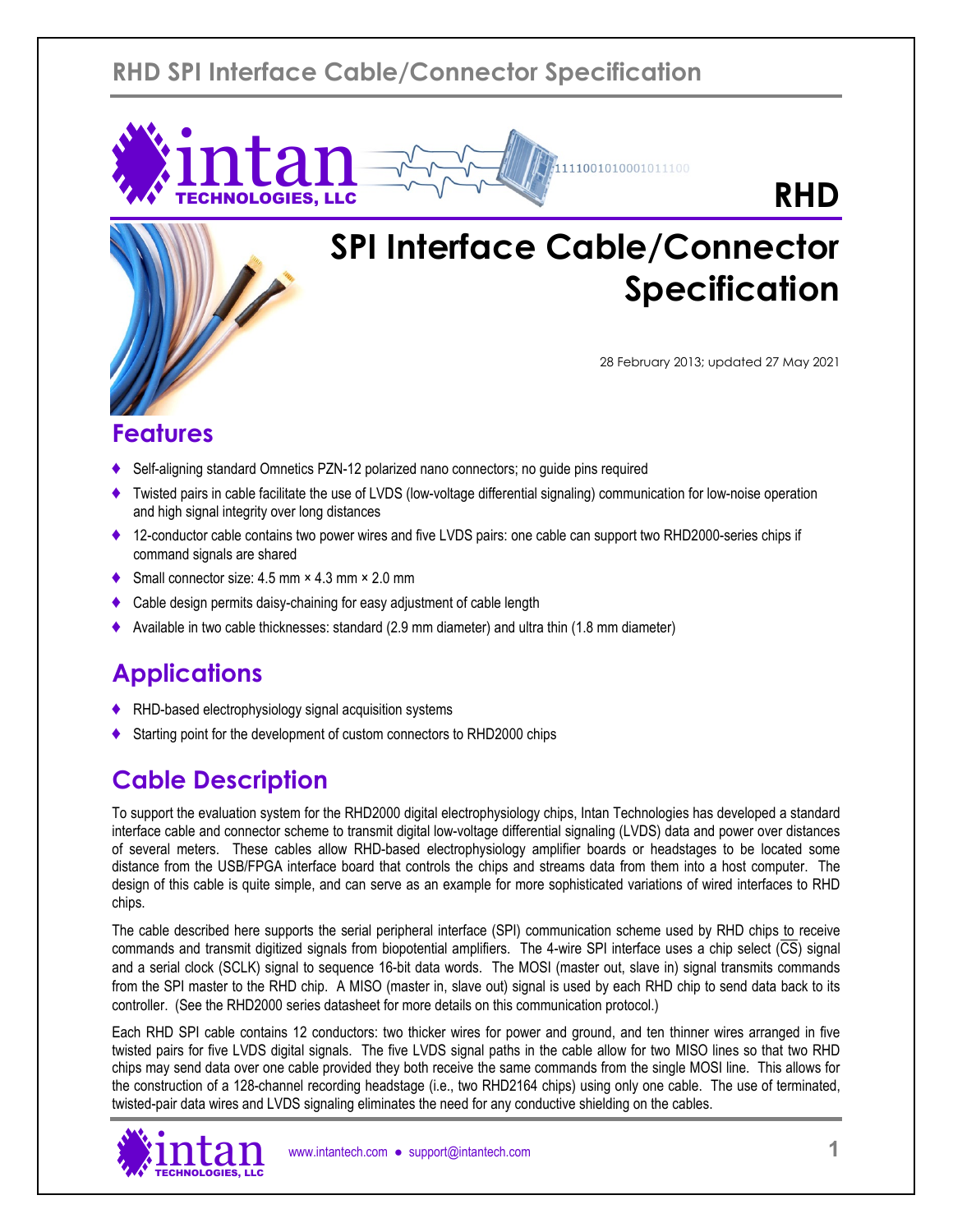# **RHD SPI Interface Cable/Connector Specification**



**Figure 1.** Dimensions of a RHD SPI connector from Intan Technologies. The connector on each end is a self-aligning 12-pin Omnetics PZN-12 polarized nano connector.



**Figure 2.** Standard cable with blue TPE jacket removed. This reduces the cable diameter to 2.0 mm and increases flexibility somewhat.

The cables use self-aligning 12-pin Omnetics PZN-12 polarized nano connectors at each end. Figure 1 above shows the end of a cable with connector dimensions indicated.

Intan Technologies supplies RHD SPI cables in fixed lengths. Standard SPI cables with a 2.9-mm diameter are available in 3 foot (0.9-meter) and 6-foot (1.8-meter) lengths. Ultra thin SPI cables with a 1.8-mm diameter are available in 1-foot (0.3-meter), 3-foot (0.9-meter), and 6-foot (1.8-meter) lengths.

#### **Standard SPI Cables**

Standard RHD2000 SPI cables have a diameter of 2.9 mm and a mass of 8.20 g/m. Each connector and associated protective sheathing adds roughly 0.12 g. The power wires in a standard cable are 32 AWG wire (with a conductor diameter of 202 μm) and have a DC resistance of 0.564 Ω/m. The LVDS signal wires use 36 AWG wire (with a conductor diameter of 127 μm) and have a DC resistance of 1.39 Ω/m. At typical SPI data frequencies in the MHz range, resistance will increase due to the skin effect.

The cable diameter of 2.9 mm includes a flexible blue thermoplastic elastomer (TPE) jacket that may optionally be removed by carefully cutting through this material and peeling it away (see Figure 2). Removing the blue TPE jacket reduces diameter of the cable to 2.0 mm and increases its flexibility somewhat. This reduces the mass of the cable to 4.92 g/m. The wire bundle is wrapped in white paper tape. If this tape begins to unravel, it can be bound by periodic segments of standard 3/16" diameter heat-shrink tubing (e.g., Digi-Key part number RNF316K-ND). The tubing should be cut into short segments and slid onto the cable where heat can be applied to shrink it into place where desired.

#### **Ultra Thin SPI Cables**

Ultra Thin RHD2000 SPI cables have a diameter of 1.8 mm and a mass of 4.07  $g/m -$  about half the weight of the standard SPI cable, and only 39% of the cross-sectional area. The cable is covered with a thin silicone rubber jacket that provides extremely high flexibility.

The power wires in an ultra thin cable are 34 AWG wire (with a conductor diameter of 160 μm) and have a DC resistance equal to 0.564 Ω/m. The LVDS signal wires use 40 AWG wire (with a conductor diameter of 80 μm) and have a DC resistance of 1.39 Ω/m. At typical SPI data frequencies in the MHz range, resistance will increase by as much as 65% due to the skin effect.

The violet silicone rubber jacket may optionally be removed by carefully cutting through this material and peeling it away. Removing the jacket reduces diameter of the cable to 1.2 mm and increases its flexibility somewhat. This reduces the mass of the cable to 2.21 g/m. The wire bundle is wrapped in white PTFE (Teflon) tape.

The twisted-pair data lines in both standard and ultra thin SPI cables have characteristic impedances ( $Z_0$ ) close to the 100- $\Omega$ standard used in LVDS termination to minimize signal reflections. Detailed physical and electrical characteristics of both the standard and ultra thin RHD SPI cables are listed on the following page.

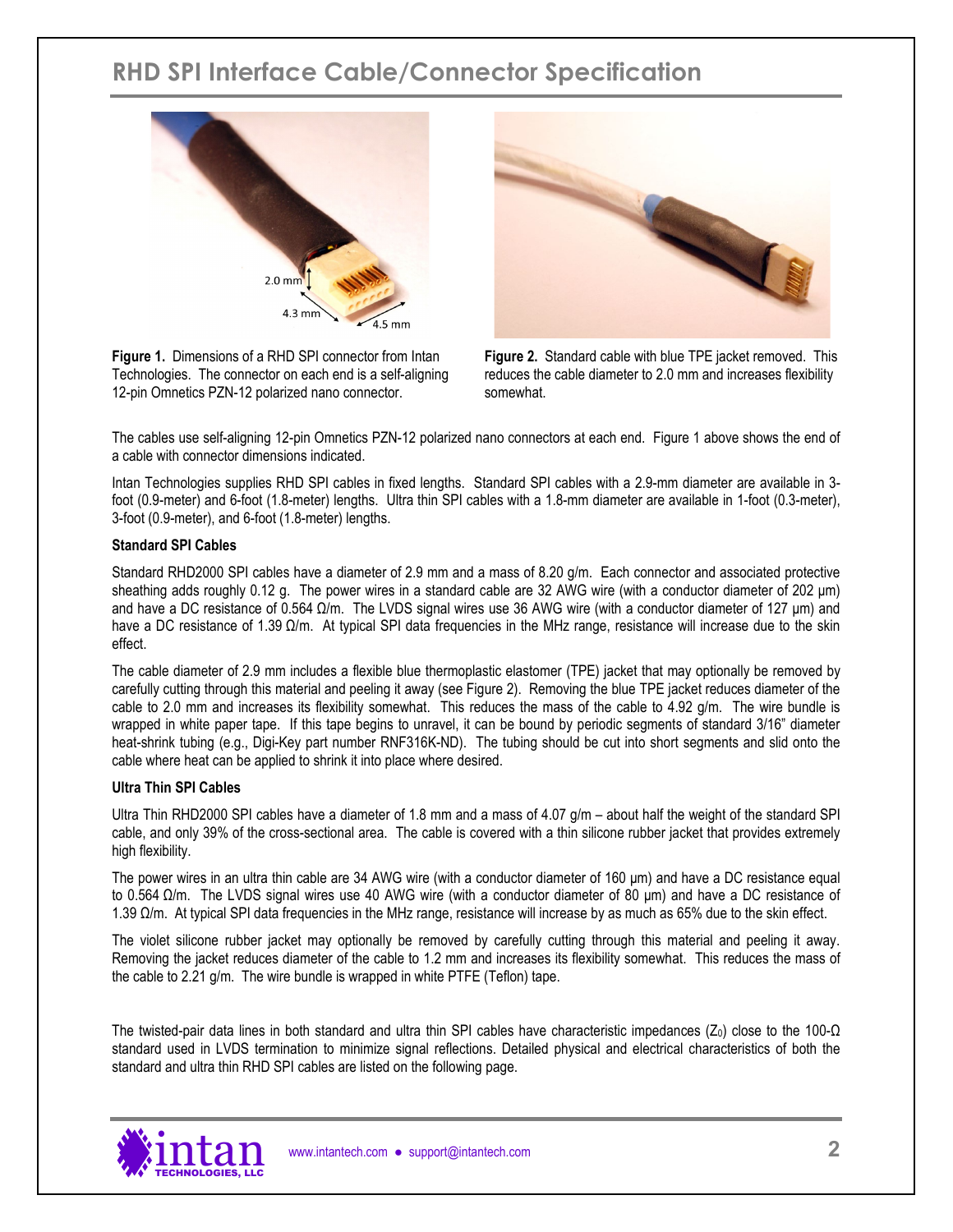# **Physical and Electrical Characteristics**

| <b>PARAMETER</b>                                                     | <b>VALUE</b><br>(STANDARD CABLE)                | <b>VALUE</b><br>(ULTRA THIN CABLE) | <b>UNITS</b>               | <b>COMMENTS</b>                                                                              |
|----------------------------------------------------------------------|-------------------------------------------------|------------------------------------|----------------------------|----------------------------------------------------------------------------------------------|
| Cable diameter                                                       | 2.9                                             | 1.8                                | mm                         | Including outer jacket                                                                       |
|                                                                      | 2.0                                             | 1.2                                | mm                         | With outer jacket removed                                                                    |
| Cable cross-sectional area                                           | 6.6                                             | 2.5                                | mm <sup>2</sup>            | Including outer jacket                                                                       |
| (related to cable flexibility)                                       | 3.1                                             | 1.1                                | mm <sup>2</sup>            | With outer jacket removed                                                                    |
| Cable mass                                                           | 8.20<br>2.50                                    | 4.07<br>1.24                       | g/m<br>g/ft                | Including outer jacket                                                                       |
|                                                                      | 4.92<br>1.50                                    | 2.21<br>0.67                       | g/m<br>g/ft                | With outer jacket removed                                                                    |
| Outer jacket material                                                | blue 0.013"<br>thermoplastic<br>elastomer (TPE) | violet 0.013"<br>silicone rubber   |                            |                                                                                              |
| Inner wrap material                                                  | 0.001" paper tape                               | 0.002" PTFE (Teflon)<br>tape       |                            |                                                                                              |
| Wire insulation material                                             | 0.006"/0.005" PVC                               | 0.002" PFA                         |                            |                                                                                              |
| Wire gauge and conductor<br>diameter: power wires                    | 32<br>202                                       | 34<br>160                          | <b>AWG</b><br>μm           | 2 power wires per cable                                                                      |
| Wire gauge and conductor<br>diameter: data wires                     | 36<br>127                                       | 40<br>80                           | <b>AWG</b><br>μm           | 10 data wires are grouped in 5<br>twisted pairs for LVDS signals                             |
| Number of Intan RHD2000<br>chips supported per cable                 | $\overline{2}$                                  | $\overline{2}$                     |                            | Two chips supported, provided<br>they receive identical command<br>sequences                 |
| Power wire DC resistance                                             | 0.564<br>0.172                                  | 1.12<br>0.341                      | $\Omega/m$<br>$\Omega$ /ft |                                                                                              |
| Data wire DC resistance                                              | 1.39<br>0.423                                   | 4.59<br>1.40                       | $\Omega/m$<br>$\Omega$ /ft | Resistance at typical SPI data<br>frequencies will be up to 65%<br>higher due to skin effect |
| Data wire twisted pair<br>inductance (L')                            | 810<br>247                                      | 699<br>213                         | nH/m<br>nH/ft              |                                                                                              |
| Data wire twisted pair<br>capacitance (C')                           | 55.8<br>17.0                                    | 41.0<br>12.5                       | pF/m<br>pF/ft              |                                                                                              |
| Data wire twisted pair<br>characteristic impedance (Z <sub>0</sub> ) | 120                                             | 130                                | Ω                          | $Z_0 = \sqrt{L'/C'}$<br>Close to 100-Ω LVDS standard                                         |
| Data wire twisted pair<br>propagation speed (v)                      | 0.149<br>0.488<br>0.50                          | 0.187<br>0.613<br>0.62             | m/ns<br>ft/ns              | $v = 1/\sqrt{L'C'}$<br>$c = speed of light$                                                  |
| Connector type                                                       | Omnetics PZN-12 polarized nano                  |                                    | C                          | See www.omnetics.com                                                                         |
| Connector size                                                       | $4.5 \times 4.3 \times 2.0$                     |                                    | mm <sup>3</sup>            |                                                                                              |
| Connector mass                                                       | 0.074                                           |                                    | g                          | Approximately 0.120 g<br>including protective sheathing<br>and epoxy used in cables          |

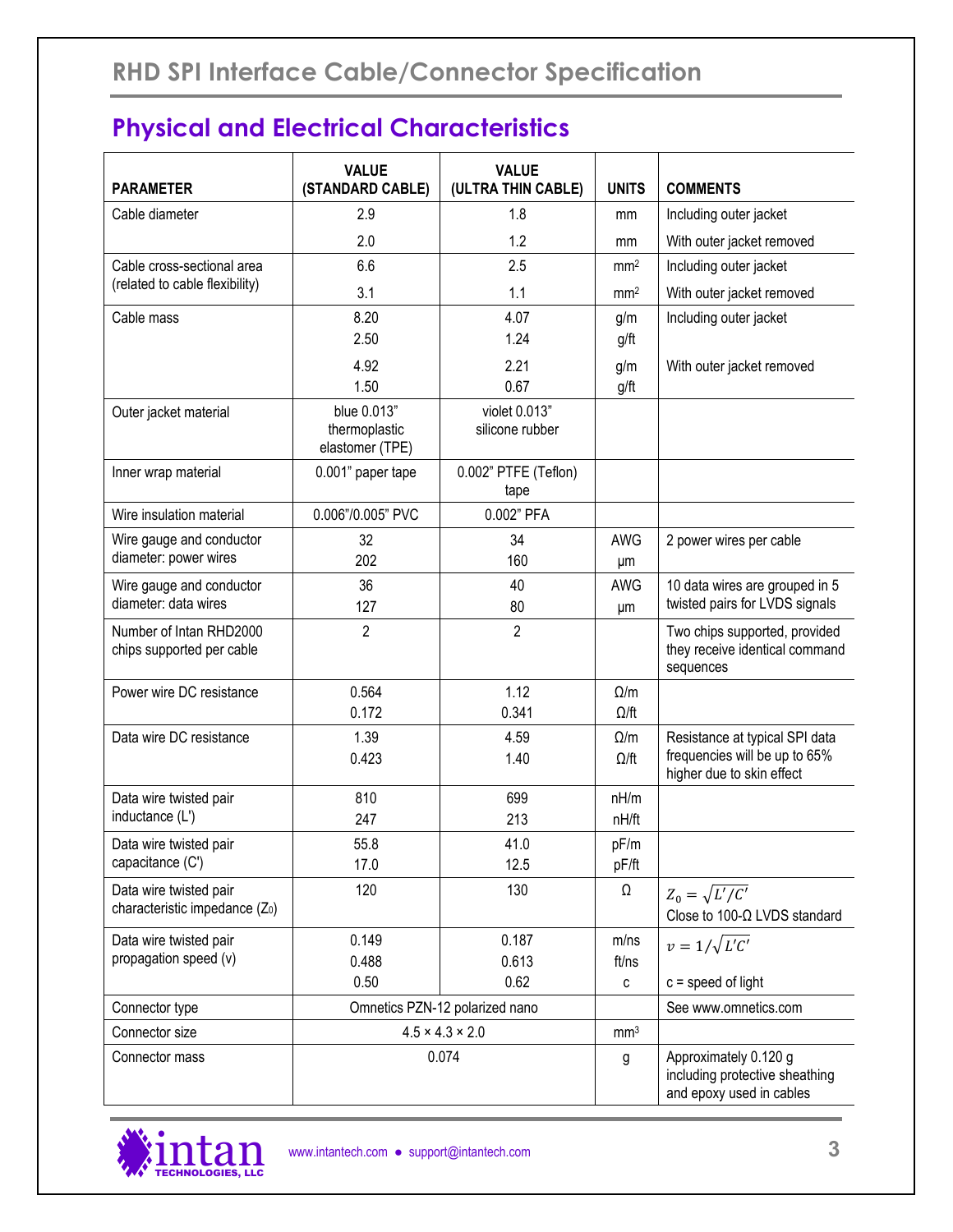### **Cable Wiring and Pin Locations**

RHD SPI cables mate with any Omnetics PZN-12 connector (see **www.omnetics.com**). For printed circuit board (PCB) applications, the most convenient connector to use is the PZN-12-AA (Omnetics part number A79623-001), shown in Figure 3 below. Figure 4 shows the recommended PCB footprint for surface-mount attachment.





**Figure 3.** Omnetics PZN-12-AA 12-pin polarized nano connector (part number A79623-001) with Intan Technologies pin numbers  $(T = top, B = bottom)$ .

**Figure 4.** Printed circuit board (PCB) footprint for Omnetics PZN-12-AA connector.

Table 1 lists the pin locations for each signal in the SPI cable. Note that the pin locations are different for the connections on the SPI master side (i.e., the data acquisition controller, such as a microcontroller or FPGA) and the SPI slave side (i.e., the amplifier board containing the RHD2000 chip): the "top" and "bottom" pins are inverted.

| Signal                   | PZN-12-AA pin number<br>(SPI master side: CPU or FPGA) | PZN-12-AA pin number<br>(SPI slave side: RHD2000 chip) |  |  |
|--------------------------|--------------------------------------------------------|--------------------------------------------------------|--|--|
| $\overline{\text{CS}}$ + | Β1                                                     | T1                                                     |  |  |
| $\overline{\text{CS}}$   | T1                                                     | B1                                                     |  |  |
| SCLK+                    | B2                                                     | T2                                                     |  |  |
| SCLK-                    | T <sub>2</sub>                                         | B <sub>2</sub>                                         |  |  |
| MOSI+                    | B3                                                     | T3                                                     |  |  |
| MOSI-                    | T <sub>3</sub>                                         | B <sub>3</sub>                                         |  |  |
| MISO1+                   | B4                                                     | T4                                                     |  |  |
| MISO1-                   | T4                                                     | B4                                                     |  |  |
| MISO <sub>2+</sub>       | B5                                                     | T5                                                     |  |  |
| MISO <sub>2</sub> -      | T <sub>5</sub>                                         | B <sub>5</sub>                                         |  |  |
| Power $(+3.2V - +3.6V)$  | B6                                                     | T6                                                     |  |  |
| Ground                   | T6                                                     | B6                                                     |  |  |

**Table 1.** Pin locations of SPI signals and power wires

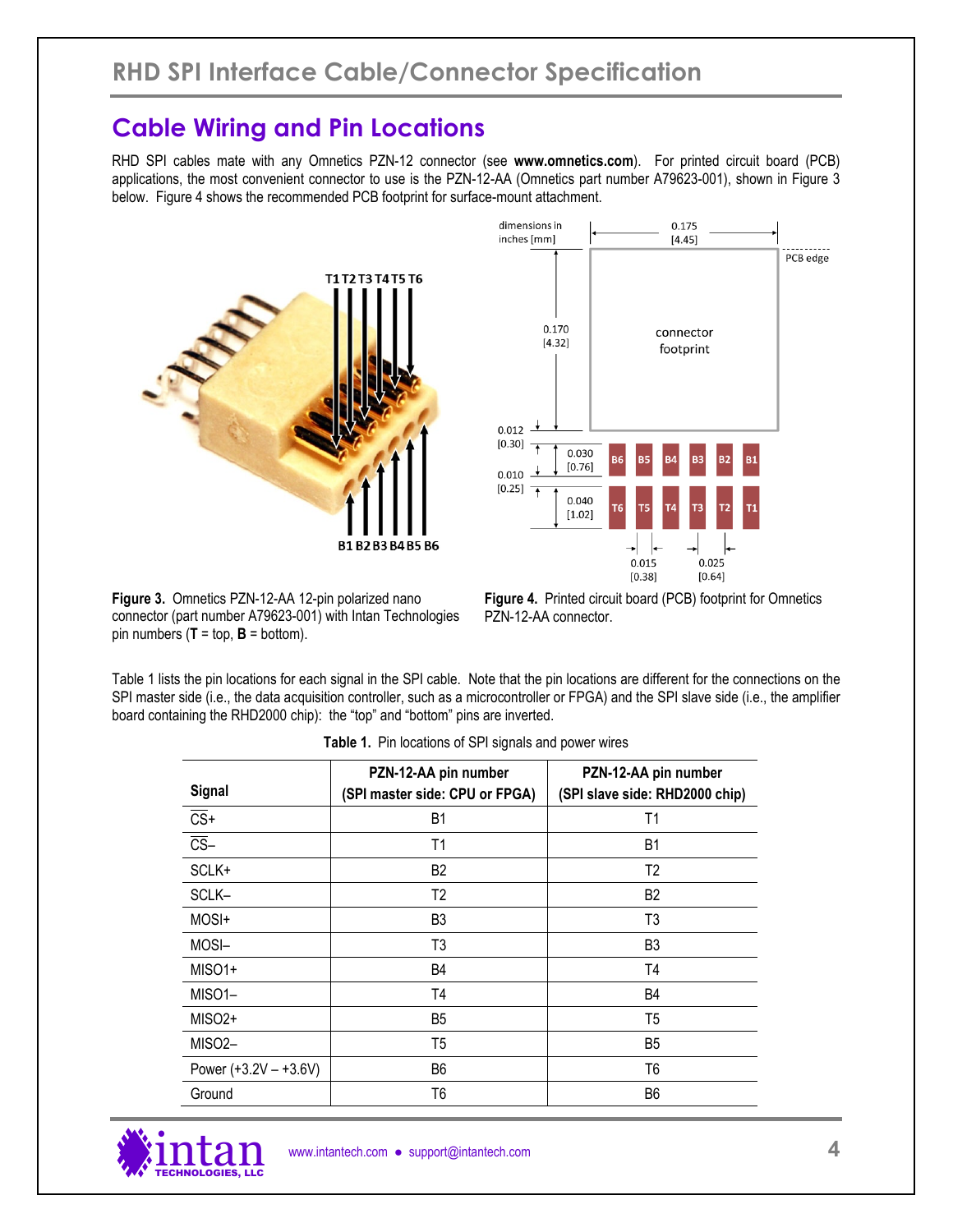# **RHD SPI Interface Cable/Connector Specification**

As Table 1 illustrates, LVDS signal pairs and the two power lines are paired vertically on each connector and within the cable. Each SPI cable is wired in a manner that permits multiple cables to be daisy chained (i.e., connected in series) to form a longer cable. Figure 5 below shows the nature of the connections. (The twisted geometry of each signal pair is omitted in this diagram to aid clarity.)



**Figure 5.** Cross-sectional schematic of cable showing connector wiring.

Conceptually, all signals are passed straight through the cable from one connector to an inverted connector on the other end. This allows signals to pass straight through daisy-chained cables when the polarized nano connectors are mated as shown in the diagram and photo below:





**Figure 7.** Photograph of two cables daisy chained together.

While this wiring scheme allows multiple cables to be connected serially, it is important to recognize that it also renders any color coding of wires in the cable ambiguous. In the diagram below, we show a red wire and a blue wire. Let's assume that one of these wires carries the +3.3V power signal and the other wire is ground. For a general cable, we cannot say that the red wire is power and the blue wire is ground, because if the cable is flipped and connected in the opposite direction the roles of these two wires reverse (see Figure 8 below). This is an important fact to remember if custom cables are developed based on this wiring scheme.



**Figure 8.** Schematic of cable in two possible orientations.

When creating long cables, it is important to consider the voltage drop along the power lines. The RHD2000 chip datasheet gives supply current estimates for the chip in various configurations; these should be multiplied by the series resistance of both the power line **and** the ground line in the cable to calculate voltage drop. Since the RHD chips can operate at full specifications over a supply voltage range of 3.2V to 3.6V, it may be desirable to supply a regulated voltage near 3.6V to allow for several hundred millivolts of loss across the power line resistance in long cables. (The RHD USB interface board and RHD recording controller provide a 3.5V supply to their SPI ports.)

The series resistance of the LVDS signal wires is less critical. As long as the total series resistance of **both** wires in a twisted pair is significantly less than the 100  $\Omega$  termination resistance, long cables will have little effect on LVDS signal integrity.